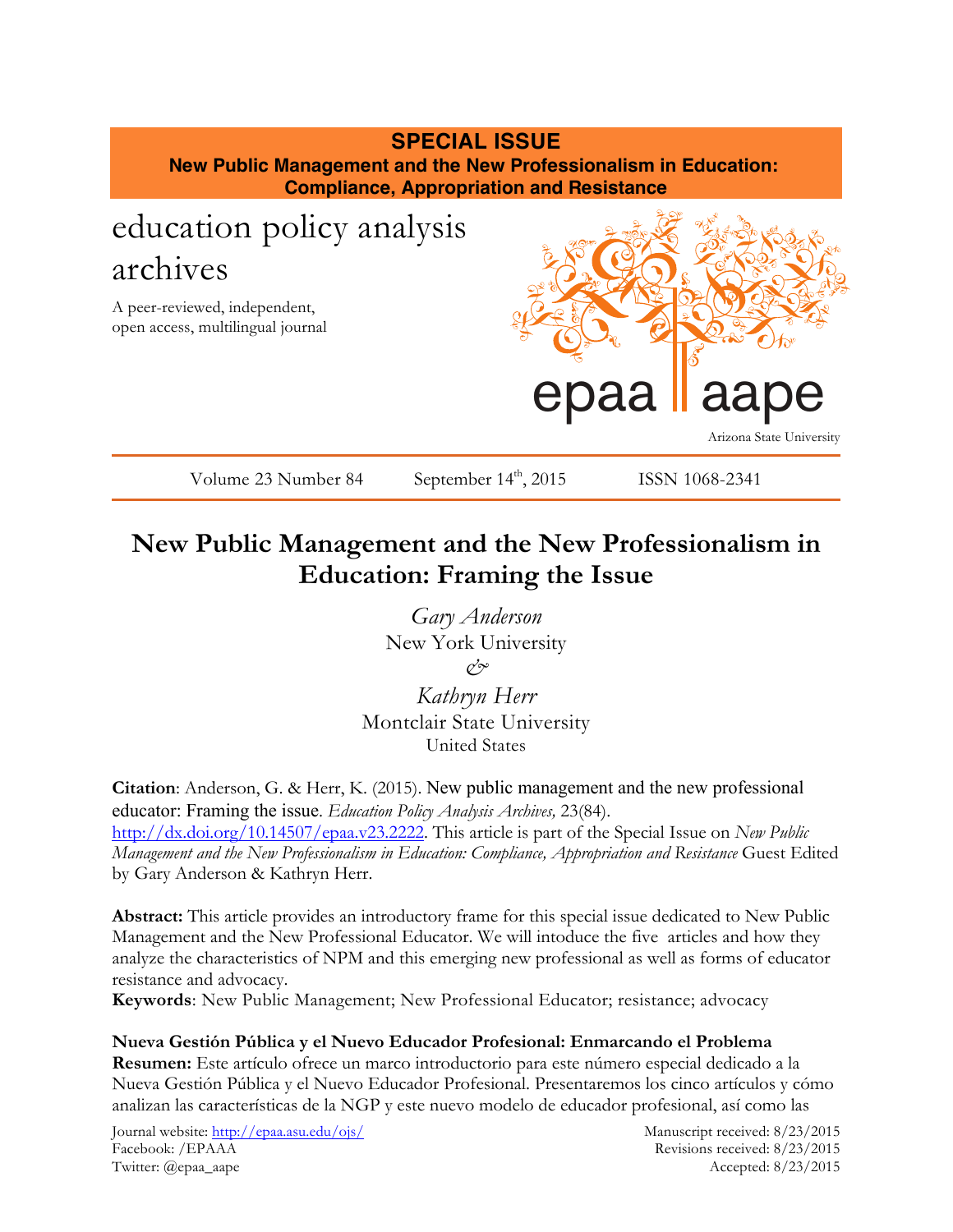formas de resistencia y activismo.

**Palabras clave:** Nueva Gestión Pública; Nuevo Educador Profesional; resistencia; defensa.

#### **Nova Gestão Pública e New Professional Educator: Enquadrando o Problema**

**Resumo:** Este documento fornece um quadro introdutório para esta ediçã especial sobre a Nova Gestão Pública e o Novo Educador Professional. Apresentamos os cinco artigos e como analisam as características do NPM e este novo modelo de educador profissional, e as formas de resistência e ativismo.

**Palavras-chave:** Gestão Pública; Nova New Educador Profissional; resistência; defesa

#### **New Public Management and the New Professional Educator**

The study of education is a parochial field. It tends to be siloed and narrow in its disciplinary focus and country specific in its research focus, even though school reform is now a global phenomonon. Researchers across fields are so specialized they can't possible understand the proverbial elephant, but only the trunk, a leg, or the tail. And yet, what is happening to teachers today is also happening to principals, counselors, nurses, social workers, doctors and police officers. A "new professionalism" (Evetts, 2009; 2011) is being constructed in all professions and in all countries. While it is enacted differently depending on local contexts, the struggles and dilemmas of the English, Chilean and U.S. teachers, principals, and professors portrayed in these articles are strikingly similar, as are the neoliberal policies these countries have implemented since the 1980s. We are also becoming increasingly aware that the new policy networks of venture philanthropists, think tanks, foundations, international agencies and edubusinesses, who are successfully promoting current reforms, are themselves global (Ball, 2012).

As public schools are increasingly absorbed into a market, profit, and efficiency logic, the professional identities of teachers and leaders are being redesigned around the vision of these policy entrepreneurs, few of whom are educators (Ball, 2001; Gillies, 2011). Urban school districts in the U.S. and around the globe have become sites of experimentation with an array of neoliberal and New Public Management (NPM) reforms that are largely non–evidence-based (Ward, 2011). NPM essentially transfers managerial logics from the private to the public sector (See Anderson & Cohen, this issue, for an overview of NPM).

Moreover, these new policy networks are largely bipartisan, implemented in England by the Tories and New Labour, in the U.S. by both Republicans and New Democrats, and in Chile by the Christian Democrats and the Concertación (an alliance of left parties). Apple (2001) provides a useful overview of what he calls a "hegemonic alliance of the New Right" including *neoliberals, social conservatives, religious conservatives* and a *new professional middle class*. Apple's notion of *alliances* is useful in that even though these groups may differ in some areas ideologically and politically, they form a sort of informal coalition pushing for markets, standardization, a reversal of separation of church and state, and a perpetuation of inequality based on notions of individualism and meritocracy.

Thanks largely to the influence of these bipartisan policy networks, a long list of reforms has been implemented globally in the last three decades. They include high-stakes testing, school choice, vouchers, charter schools (or their equivalent), principal "autonomy," alternative and fast track pathways to teaching and leading, privatization and contracting out of public services, mayoral control, data-driven management, public-private partnerships, increased school policing and surveillance, schools and districts as profit-centers for "vendors", and digitalization of learning through virtual schools.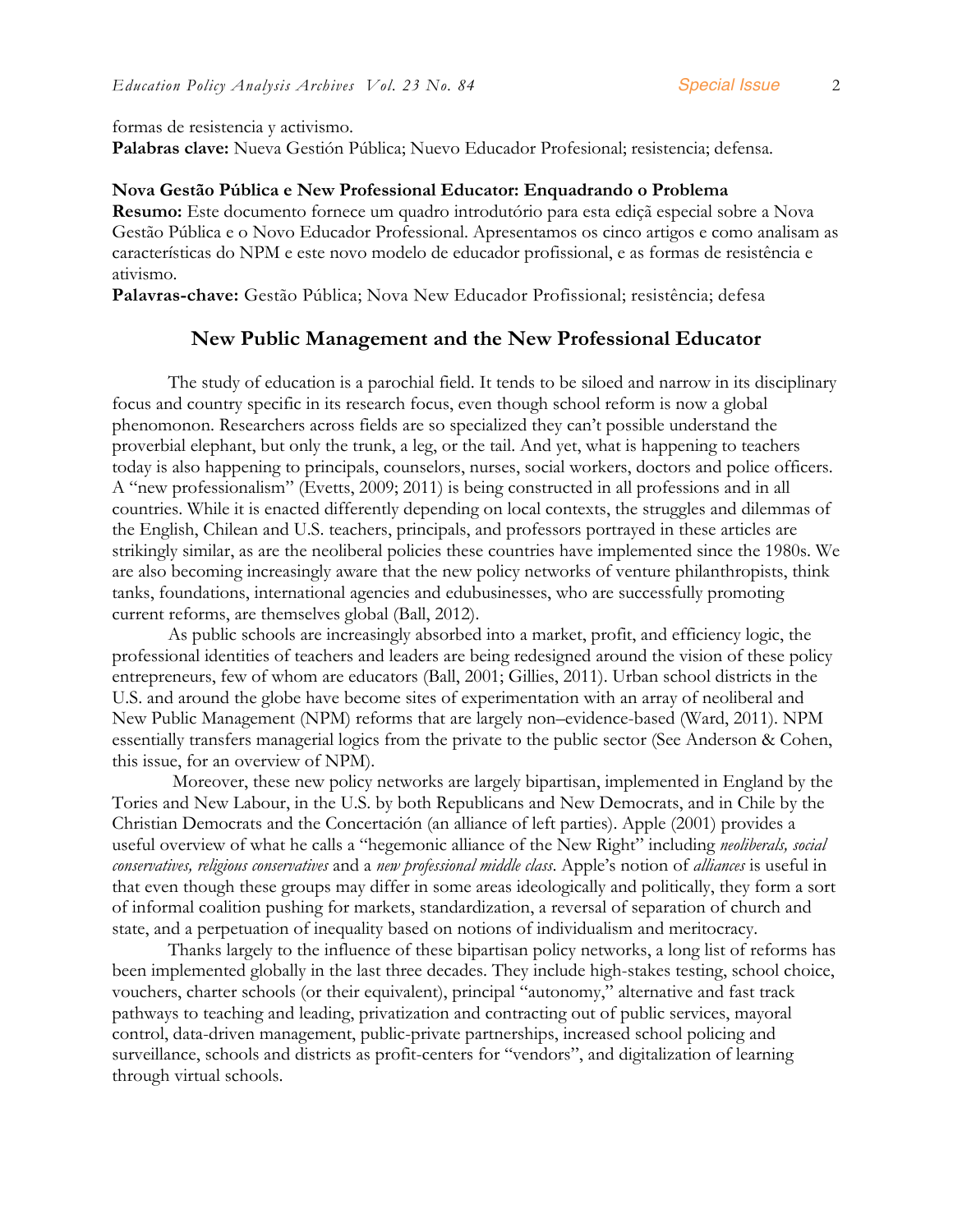In fact, many of these reforms are not being adopted in middle class and affluent communities, but are exclusively targeting low-income communities of color (Scott, 2011). While school choice polices and the privatization of urban public schools is viewed by many reformers as the civil rights issue of our time, some research is finding that public schools actually out-perform private and charter schools when socio-economic level is controlled for (Lubienski & Lubienski, 2014; Mizala & Romaguera, 1998).

Globally, these reforms are creating a "new professionalism" across all public sectors that is the result of a transfer of private sector logics into the public sector and the replacement of an ethos of public service with the discipline of the market (Denhardt & Denhardt, 2011; Exworthy & Halford, 1999). Evetts (2009) and other sociologists of the professions (Gleeson & Knights 2006; Stronach, Corbin, McNamara, Stark & Warne, 2002), are finding similar trends among other public sector professionals.

In education, these changes have had a dramatic impact on what it means to be a teacher and leader, particularly in districts that serve low-income students. New advocacy networks funded by venture philanthropists seek the demise of university-based teacher education and the production of "new professionals" who are trained to work in the highly scripted, franchised charter and virtual schools of the future (Zeichner & Pena-Sandoval, 2015).

This collection of articles provides international perspectives on the new professionalism at the school and university levels. Research from Chile, England, and the U.S. provide evidence from three countries that were early adopters of neoliberalism and NPM. The special issue will describe the characteristics of NPM and this emerging new professional and will also review forms of educator resistance and advocacy. The articles provide both conceptual analysis and studies of how new professionalism is manifested within schools as well as in university-based certification programs both through "fast track," online programs and hybrid programs in which alternative certification (Teach for America, Teaching Fellows) programs partner with university-based programs. The articles use multiple methodologies including interviews, observations, experience sampling methodology (ESM) logs, Q-sort methods, self-ethnography, and discourse and content analysis.

In the first article, *A Framework for Studying Educator Resistance and Advocacy in the Context of New Professionalism,* Gary Anderson & Michael Cohen provide an overview of the literature on new professionalism, New Public Management and forms of resistance, both individual and collective. This article offers a conceptual analysis of the major themes of the resistance literature and proposes a new framework for studying educator resistance and advocacy. Rather than a return to "old" professionalism, they provide characteristics of a new community-based, advocacy professional.

Kathryn Herr, in her article, *Cultivating Disruptive Subjectivities: Interrupting the New Professionalism* provides a self-ethnography of her lived experience of "everyday neoliberalism" and the ways it creates new subjectivies in the workplace. This article explores the tensions and contradictions between graduate students' experiences in an action research class and the larger goals of an educational leadership certification program designed to prepare teachers who can seamlessly enter schools reflective of the audit culture of New Public Management.

In *Targets, Threats and (dis)Trust: The Managerial Troika for Public School Principals in Chile*, Carmen Montecinos, Luis Ahumada, Sergio Galdames, Fabian Campos, and Veronica Leiva study how principals experience everyday neoliberalism as their professional role changes from instructional leader to school marketer. They explore how a structural problem (public schools' declining enrollment in Chile) created by neoliberal policies is transformed into an individual problem to be managed by the public school principal. They document the ways that school principals have been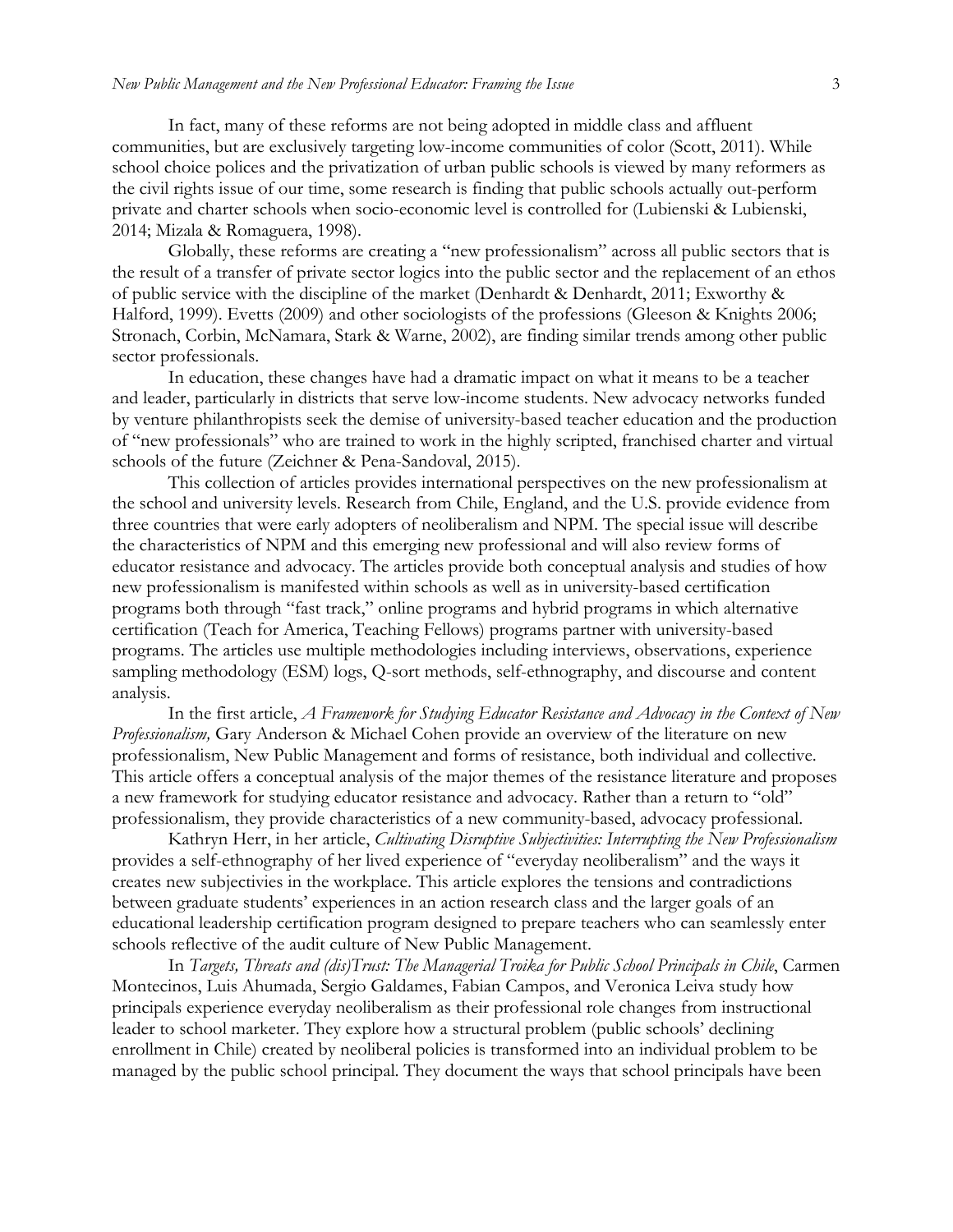charged with meeting targets for increasing enrollment and how much of their daily time is spent devising marketing schemes.

In *Conceptualizing teacher professional identity in neoliberal times: Resistance, compliance and reform,*  David Hall and Ruth McGinity report findings from extensive ethnographic school data on everyday neoliberalism and how teachers comply or resist current reforms in English schools. They argue that theorizing and researching resistance at a time of widespread compliance has become an urgent issue for educational researchers, which includes a localized understanding of how compliance has been secured.

Finally, in *Hybridized teacher education programs: A missed opportunity from the forced partnership between university-based and alternative teacher preparation?,* Angus Shiva Mungal reports the findings of an interview study of six university-based teacher preparation programs that integrated alternative pathways to teaching (Teach for America, Teaching Fellows, etc.). The objective of the study was to explore how education schools adapted as alternative teacher preparation programs entered their institutional environment. This forced merger of more traditional notions of professionalism and new professionalism highlighted distinctions between conflicting notions of professionalism and revealed the potential for a hybrid teacher.

We hope that this special issue will stimulate more research on how NPM and market-based policies filter into the everyday lives of professionals. It is important to "study up" to look at the new policy networks that are promoting these policies, but it is equally important to better understand how they are refashioning a new professional and how this is lived (and resisted) on the ground.

#### **References**

- Apple, M. (2001). *Educating the "right" way: Markets, standards, God and inequality*. New York, NY: Routledge/Falmer.
- Ball, S. (2001). Performativities and fabrications in the education economy: Towards the performative society. In D. Gleason & C. Husbands (Eds.), *The performing school: Managing, teaching and learning in a performance culture* (pp. 210–226). London, UK: Routledge/Falmer.
- Ball, S. (2012). *Global education Inc.: New policy networks and the neo-liberal imaginary*. London, UK: Routledge.
- Denhardt J. & Denhardt, R. (2011). *The new public service: Serving, nor steering.* Armonk, NY: M. E. Sharpe.
- Evetts, J. (2009). New professionalism and New Public Management: Changes, continuities, and consequences. *Comparative Sociology, 8*, 247-266. http://dx.doi.org/10.1163/156913309X421655
- Evetts, J. (2011). A new professionalism? Challenges and opportunities. *Current Sociology, 59*(4), 406- 422. http://dx.doi.org/10.1177/0011392111402585
- Exworthy, M., & Halford, S. (1999). *Professionals and the new managerialism in the public sector*. Philadelphia, PA: Open University Press.
- Gillies, D. (2011). Agile bodies: A new imperative in neoliberal governance. *Journal of Education Policy. 26*(2), 207-223. http://dx.doi.org/10.1080/02680939.2010.508177
- Gleeson, D. & Knights, D. (2006). Challenging dualism: Public professionalism in 'troubled' times. Sociology, 40(2), 277-295. http://dx.doi.org/10.1177/0038038506062033
- Lubienski, C. & Lubienski, S. (2014). *The public school advantage: Why public schools outperform private schools.* Chicago: The University of Chicago Press.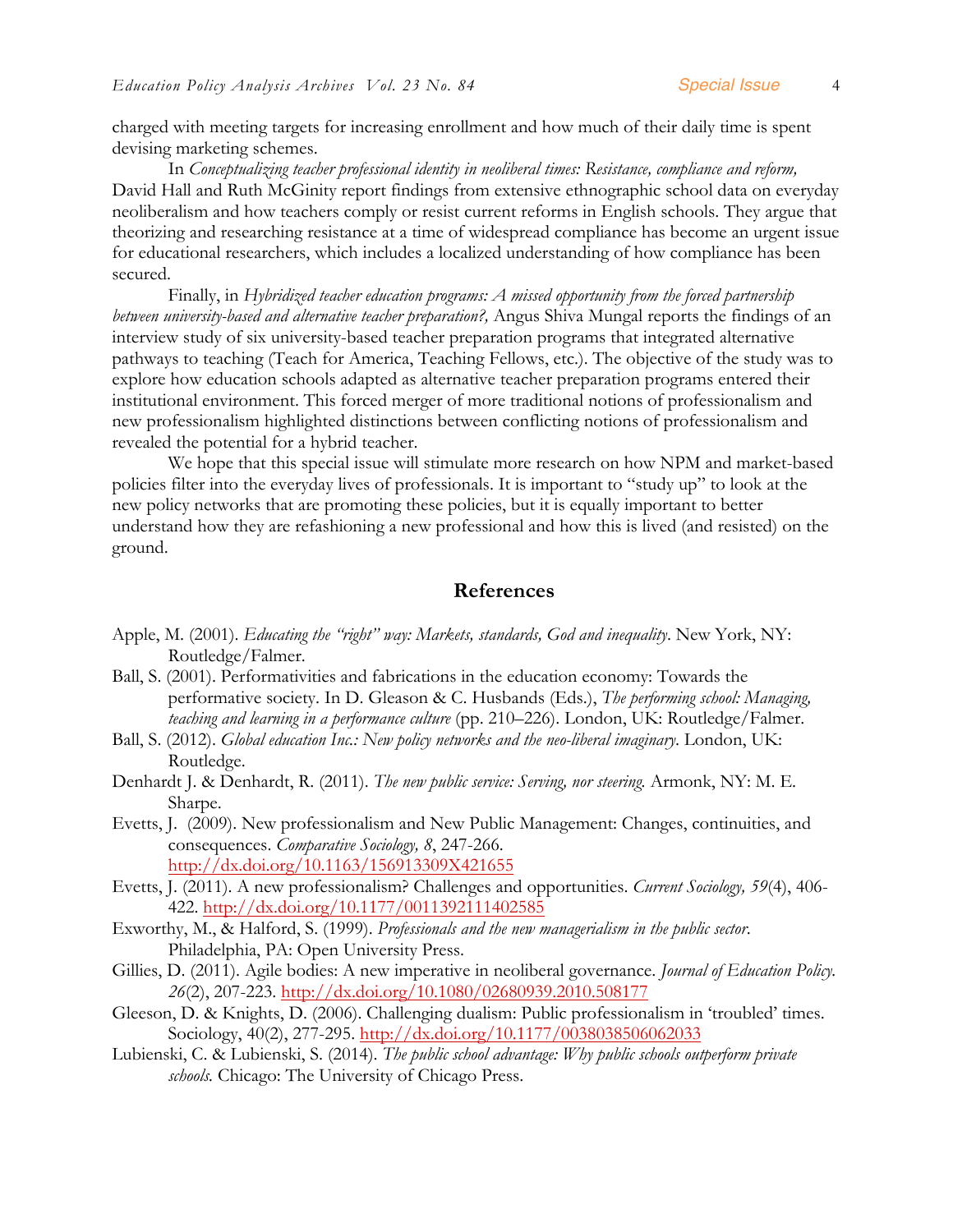- Mizala, A., & Romaguera, P. (1998). ¿Cómo se comparan los resultados de la prueba SIMCE entre colegios privados y públicos? [How do private and public schools SIMCE test results compare?]. *Revista Perspectivas en Política, Economía y Gestión*, *2*(1), 107-130.
- Scott, J. (2011). Market-driven education reform and the racial politics of advocacy. *Peabody Journal of Education, 86*, 580-599. http://dx.doi.org/10.1080/0161956X.2011.616445
- Stronach, I., Corbin, B., McNamara, O., Stark, S. and Warne, T. (2002). Towards an Uncertain Politics of Professionalism: Teacher and Nurse Identities in Flux, *Journal of Educational Policy 7*(1), 110–38.
- Ward, S. (2011). The machinations of managerialism: New public management and the diminishing power of professionals. *Journal of Cultural Economy, 4*(2), 205-215. http://dx.doi.org/10.1080/17530350.2011.563072
- Zeichner, K. & Pena-Sandoval, C. (2015). Venture philanthropy and teacher education policy in the U.S.: The role of the New Schools Venture Fund. *Teachers College Record*, Online First.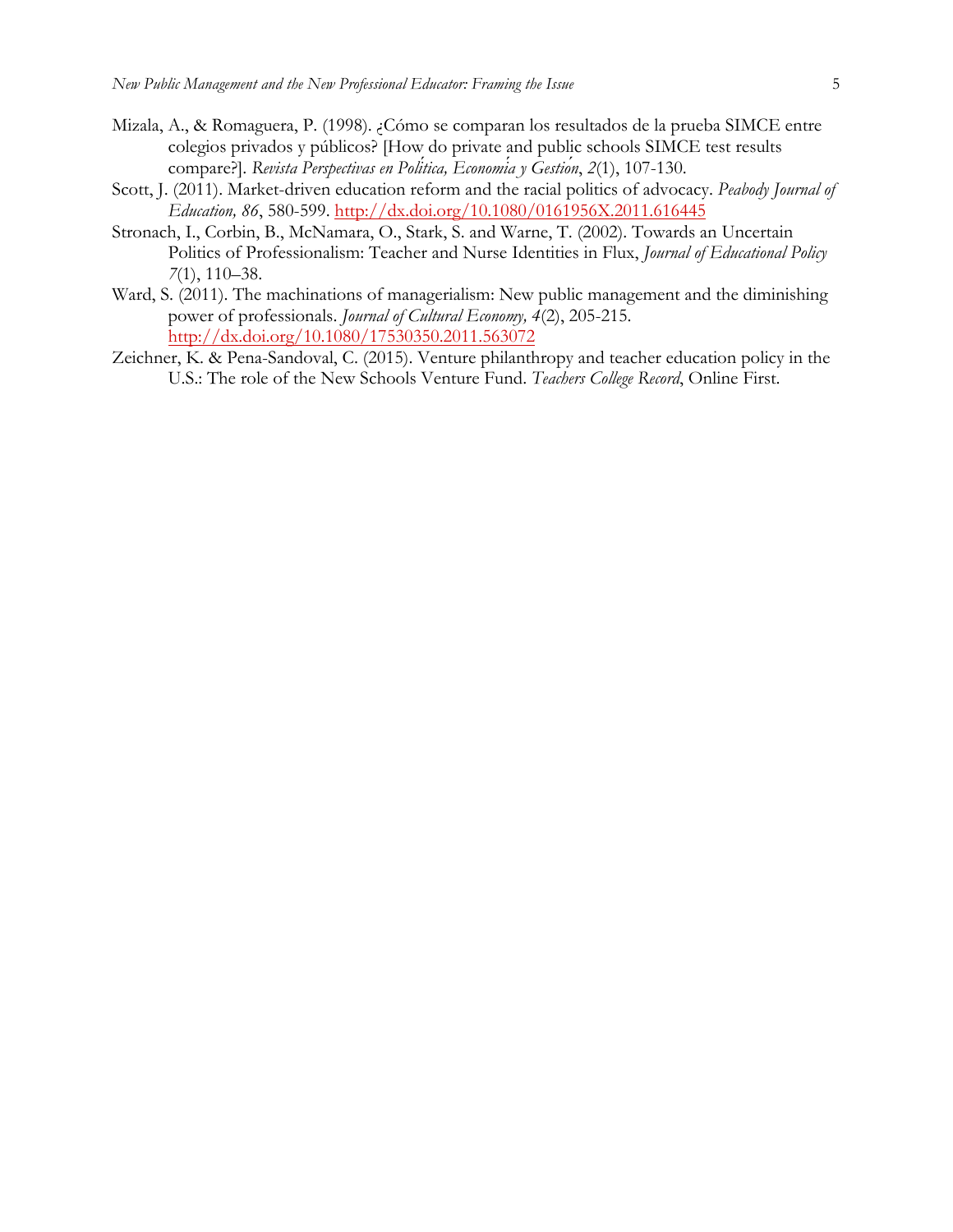## **About the Guest Editors**

#### **Gary L. Anderson**

New York University Email: gary.anderson@nyu.edu

Gary L. Anderson is a professor of Educational Leadership in the Steinhardt School of Culture, Education, and Human Development at New York University. A former high school teacher and principal, he has published on topics such as educational policy and leadership, critical ethnography, action research, and school micro-politics. His most recent books include: *The Action Research Dissertation: A Guide for Students and Faculty* (2015, Sage), with Kathryn Herr, and *Advocacy Leadership: Toward a Post-Reform Agenda* (2009, Routledge).

#### **Kathryn Herr**

Montclair State University

Email: herrk@mail.montclair.edu

Kathryn Herr is a professor in the Department of Educational Foundations in the College of Education and Human Services at Montclair State University, Montclair, NJ. She currently primarily teaches qualitative and action research. Recent publications include *The Action Research Dissertation: A Guide for Students and Faculty,* (2015, Sage) with co-author, Gary Anderson.

### **SPECIAL ISSUE**

**New Public Management and the New Professionalism in Education: Compliance, Appropriation and Resistance**

## education policy analysis archives

Volume 23 Number 84 September  $14<sup>th</sup>$ , 2015 ISSN 1068-2341

## $(cc)$

**SOME RIGHTS RESERVED** Readers are free to copy, display, and distribute this article, as long as the work is attributed to the author(s) and **Education Policy Analysis Archives,** it is distributed for noncommercial purposes only, and no alteration or transformation is made in the work. More details of this Creative Commons license are available at

http://creativecommons.org/licenses/by-nc-sa/3.0/. All other uses must be approved by the author(s) or **EPAA**. **EPAA** is published by the Mary Lou Fulton Institute and Graduate School of Education at Arizona State University Articles are indexed in CIRC (Clasificación Integrada de Revistas Científicas, Spain), DIALNET (Spain), *Directory of Open Access Journals*, EBSCO Education Research Complete, ERIC, Education Full Text (H.W. Wilson), QUALIS A2 (Brazil), SCImago Journal Rank; SCOPUS, SOCOLAR (China).

Please contribute commentaries at http://epaa.info/wordpress/ and send errata notes to Gustavo E. Fischman fischman@asu.edu

**Join EPAA's Facebook community** at https://www.facebook.com/EPAAAAPE and **Twitter feed** @epaa\_aape.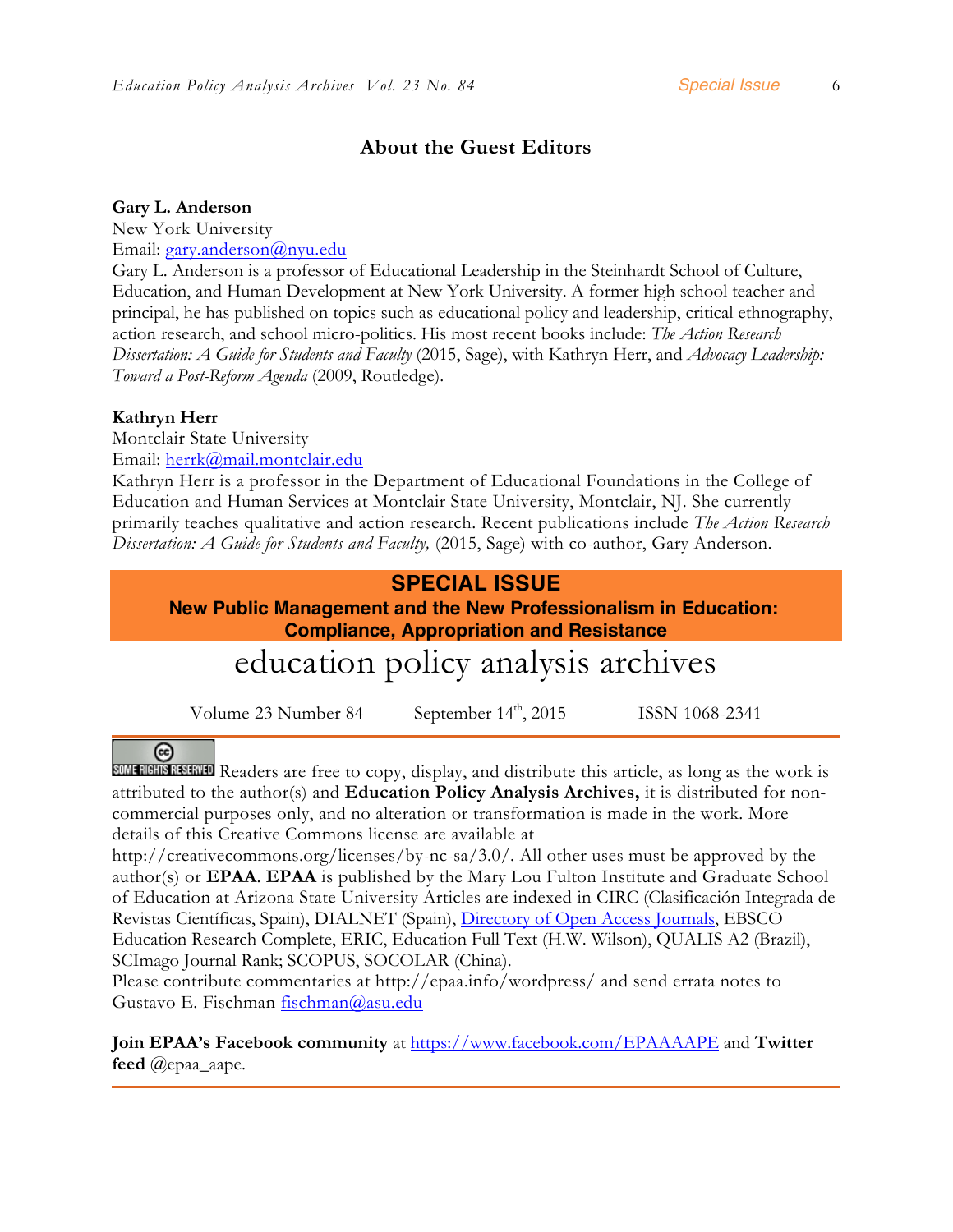#### education policy analysis archives editorial board

Editor **Gustavo E. Fischman** (Arizona State University) Associate Editors: **Audrey Amrein-Beardsley** (Arizona State University) & **Jeanne M. Powers** (Arizona State University)

**David C. Berliner** Arizona State University **William Mathis** University of Colorado, Boulder **Robert Bickel Marshall University <b>Tristan McCowan** Institute of Education, London **Eric Camburn** University of Wisconsin, Madison **Michele S. Moses** University of Colorado, Boulder **Wendy C. Chi\*** University of Colorado, Boulder **Julianne Moss** University of Melbourne **Casey Cobb** University of Connecticut **Sharon Nichols** University of Texas, San Antonio **Arnold Danzig** Arizona State University **Noga O'Connor** University of Iowa **Antonia Darder** University of Illinois, Urbana-Champaign **Linda Darling-Hammond** Stanford University **Laurence Parker** University of Illinois, Urbana-**Chad d'Entremont** Strategies for Children **Susan L. Robertson** Bristol University **John Diamond** Harvard University **John Rogers** University of California, Los Angeles **Tara Donahue** Learning Point Associates **A. G. Rud** Purdue University **Christopher Joseph Frey** Bowling Green State University **Melissa Lynn Freeman\*** Adams State College **Kimberly Scott** Arizona State University **Amy Garrett Dikkers** University of Minnesota **Dorothy Shipps** Baruch College/CUNY **Gene V Glass** Arizona State University **Maria Teresa Tatto** Michigan State University **Ronald Glass** University of California, Santa Cruz **Larisa Warhol** University of Connecticut **Harvey Goldstein** Bristol University **Cally Waite** Social Science Research Council **Jacob P. K. Gross** Indiana University **John Weathers** University of Colorado, Colorado **Eric M. Haas** WestEd **Kevin Welner** University of Colorado, Boulder **Kimberly Joy Howard\*** University of Southern California **Aimee Howley** Ohio University **Terrence G. Wiley** Arizona State University **Craig Howley** Ohio University **John Willinsky** Stanford University

**Jessica Allen** University of Colorado, Boulder **Christopher Lubienski** University of Illinois, Urbana-Champaign **Gary Anderson** New York University **Sarah Lubienski** University of Illinois, Urbana-Champaign **Michael W. Apple** University of Wisconsin, Madison **Samuel R. Lucas** University of California, Berkeley **Angela Arzubiaga** Arizona State University **Maria Martinez-Coslo** University of Texas, Arlington **Henry Braun** Boston College **Heinrich Mintrop** University of California, Berkeley **João Paraskveva** University of Massachusetts, Dartmouth Champaign **Sherman Dorn** University of South Florida **Felicia C. Sanders** The Pennsylvania State University **Janelle Scott** University of California, Berkeley

Springs

**Ed Wiley** University of Colorado, Boulder

**Steve Klees** University of Maryland **Kyo Yamashiro** University of California, Los Angeles **Jaekyung Lee** SUNY Buffalo  $*$  Members of the New Scholars Board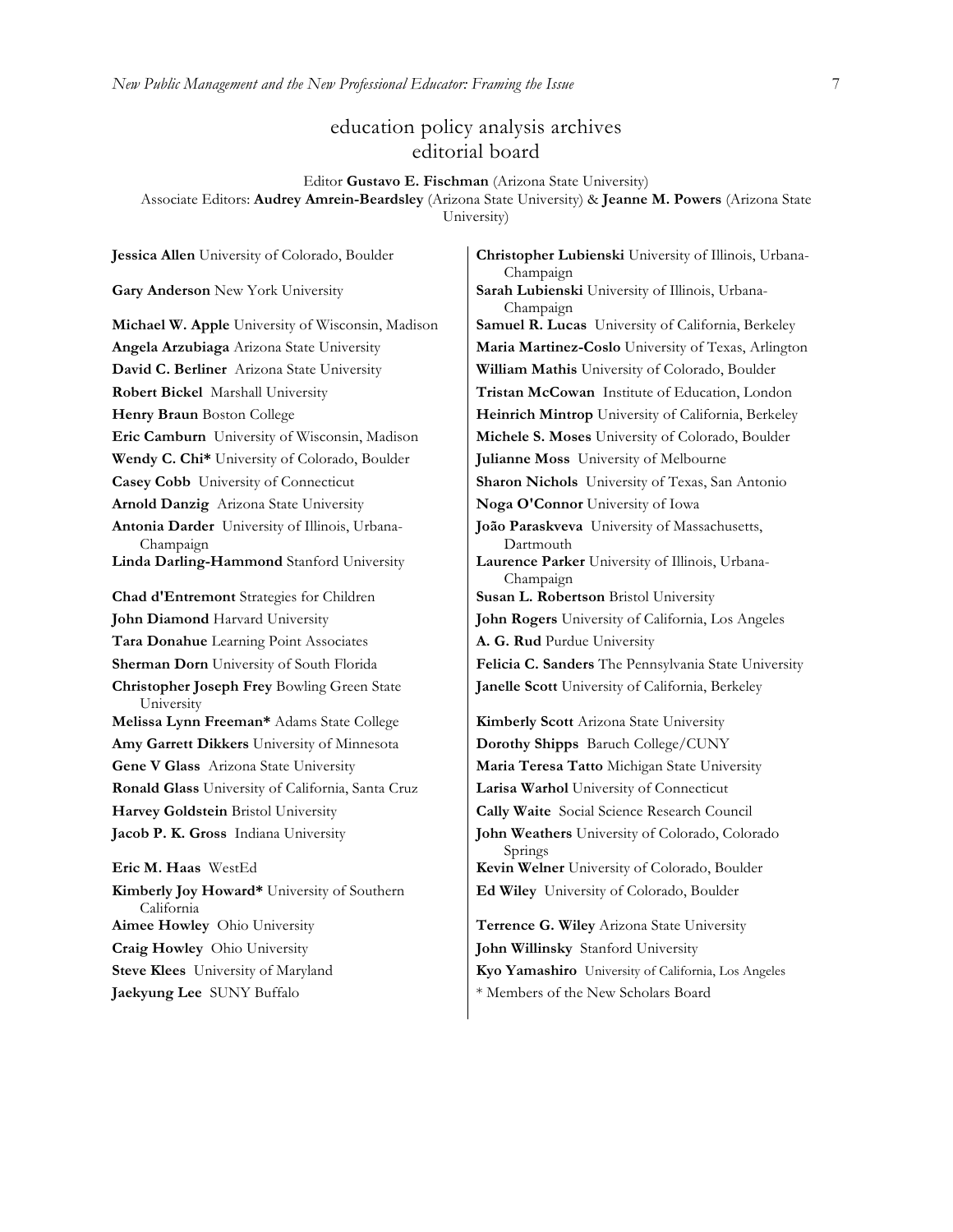## archivos analíticos de políticas educativas consejo editorial

Editor: **Gustavo E. Fischman** (Arizona State University)

Editores. Asociados **Jason Beech** (Universidad de San Andrés) y **Jesús Romero Morante** (Universidad de Cantabria)

| Armando Alcántara Santuario Instituto de                                                | Fanni Muñoz Pontificia Universidad Católica de Perú              |
|-----------------------------------------------------------------------------------------|------------------------------------------------------------------|
| Investigaciones sobre la Universidad y la Educación,                                    |                                                                  |
| UNAM México                                                                             |                                                                  |
| Claudio Almonacid Universidad Metropolitana de                                          | Imanol Ordorika Instituto de Investigaciones                     |
| Ciencias de la Educación, Chile                                                         | Economicas - UNAM, México                                        |
| Pilar Arnaiz Sánchez Universidad de Murcia, España                                      | Maria Cristina Parra Sandoval Universidad de Zulia,<br>Venezuela |
| Xavier Besalú Costa Universitat de Girona, España                                       | Miguel A. Pereyra Universidad de Granada, España                 |
| Jose Joaquin Brunner Universidad Diego Portales,<br>Chile.                              | Monica Pini Universidad Nacional de San Martín,<br>Argentina     |
| Damián Canales Sánchez Instituto Nacional para la<br>Evaluación de la Educación, México | Paula Razquin UNESCO, Francia                                    |
| María Caridad García Universidad Católica del Norte,<br>Chile                           | Ignacio Rivas Flores Universidad de Málaga, España               |
| Raimundo Cuesta Fernández IES Fray Luis de León,                                        | Daniel Schugurensky Universidad de Toronto-Ontario               |
| España                                                                                  | Institute of Studies in Education, Canadá                        |
| Marco Antonio Delgado Fuentes Universidad                                               | Orlando Pulido Chaves Universidad Pedagógica                     |
| Iberoamericana, México                                                                  | Nacional, Colombia                                               |
| Inés Dussel FLACSO, Argentina                                                           | José Gregorio Rodríguez Universidad Nacional de                  |
|                                                                                         | Colombia                                                         |
| Rafael Feito Alonso Universidad Complutense de                                          | Miriam Rodríguez Vargas Universidad Autónoma de                  |
| Madrid, España                                                                          | Tamaulipas, México                                               |
| Pedro Flores Crespo Universidad Iberoamericana,                                         | Mario Rueda Beltrán Instituto de Investigaciones sobre           |
| México                                                                                  | la Universidad y la Educación, UNAM México                       |
| Verónica García Martínez Universidad Juárez                                             | José Luis San Fabián Maroto Universidad de Oviedo,               |
| Autónoma de Tabasco, México                                                             | España                                                           |
| Francisco F. García Pérez Universidad de Sevilla,                                       | Yengny Marisol Silva Laya Universidad                            |
| España                                                                                  | Iberoamericana, México                                           |
| Edna Luna Serrano Universidad Autónoma de Baja                                          | Aida Terrón Bañuelos Universidad de Oviedo, España               |
| California, México                                                                      |                                                                  |
| Alma Maldonado Departamento de Investigaciones                                          | Jurjo Torres Santomé Universidad de la Coruña,                   |
| Educativas, Centro de Investigación y de Estudios<br>Avanzados, México                  | España                                                           |
| Alejandro Márquez Jiménez Instituto de                                                  | Antoni Verger Planells University of Amsterdam,                  |
| Investigaciones sobre la Universidad y la Educación,                                    | Holanda                                                          |
| UNAM México                                                                             |                                                                  |
| José Felipe Martínez Fernández University of                                            | Mario Yapu Universidad Para la Investigación                     |
| California Los Angeles, USA                                                             | Estratégica, Bolivia                                             |